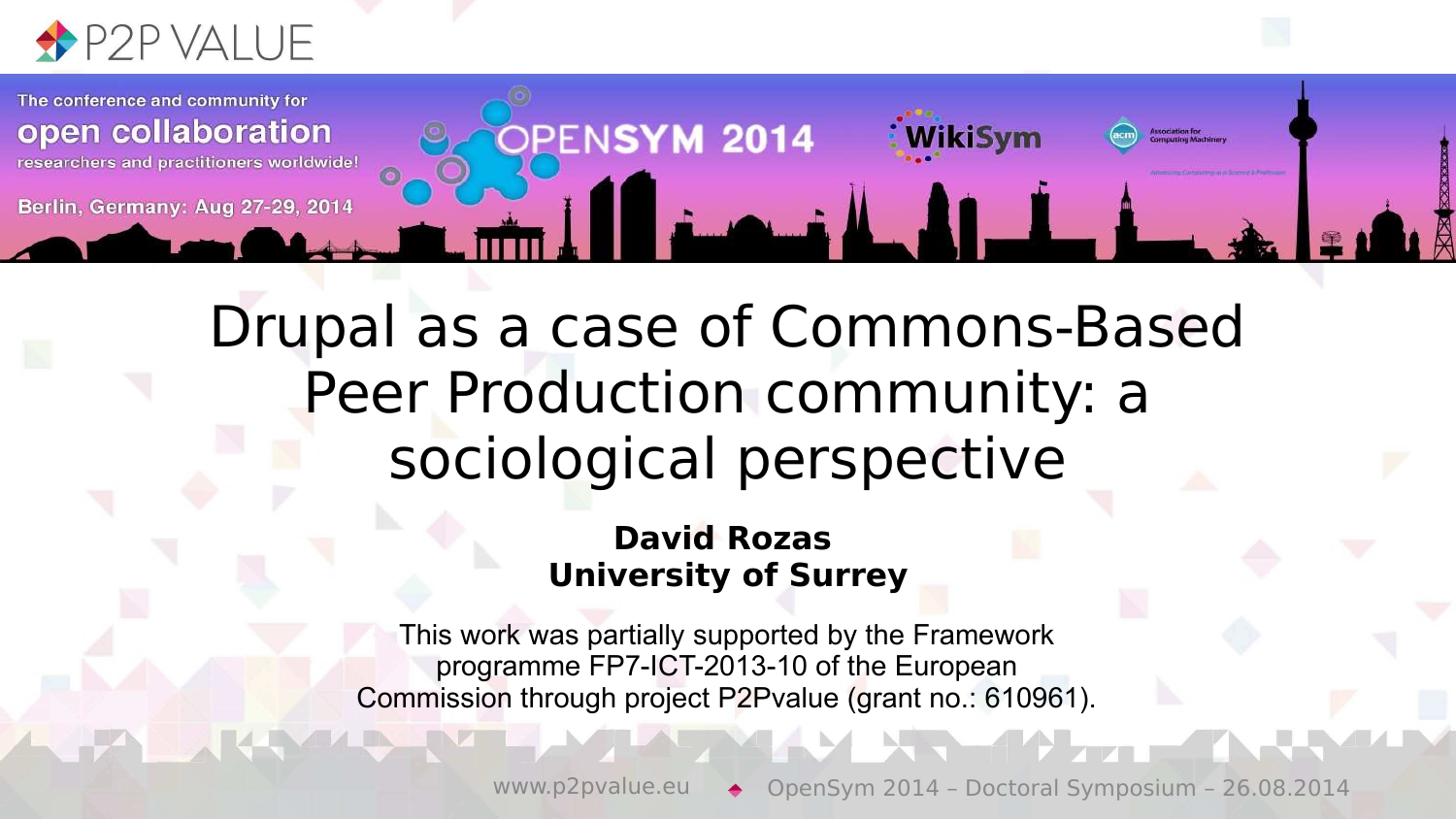

#### Who am I?

- Areas of interest: Free Software, Commons-Based Peer Production, social computing, etc.
- Working as a Drupal developer for the past 4 years. Previously working with Django, Moodle, etc.
- Previous background in Computer Science (@URJC [Spain], @NTNU [Norway])
- Started PhD in Sociology @UniS [UK] in October 2013
- Collaborating with the FP7 EU project P2Pvalue
- +info|contact:
	- S J O ● **@drozas**
	- [www.davidrozas.com](http://www.davidrozas.com/) || [drozas@surrey.ac.uk](mailto:drozas@surrey.ac.uk)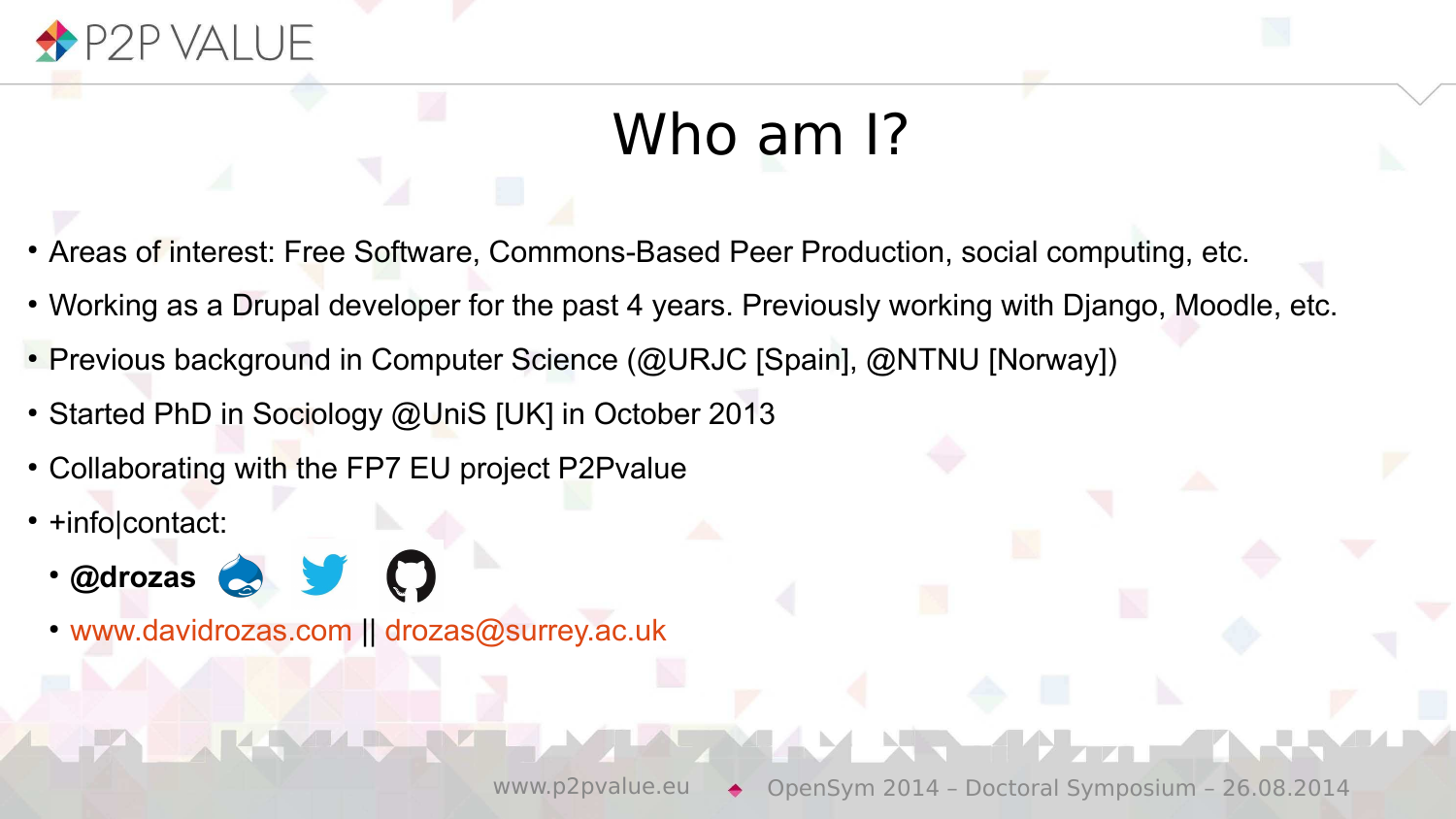

### **Outline**

- Drupal as a Commons-Based Peer Production community
- Activity as unit of analysis and Activity Theory
- Pilot Study: understanding contribution. Future work
- Summary and questions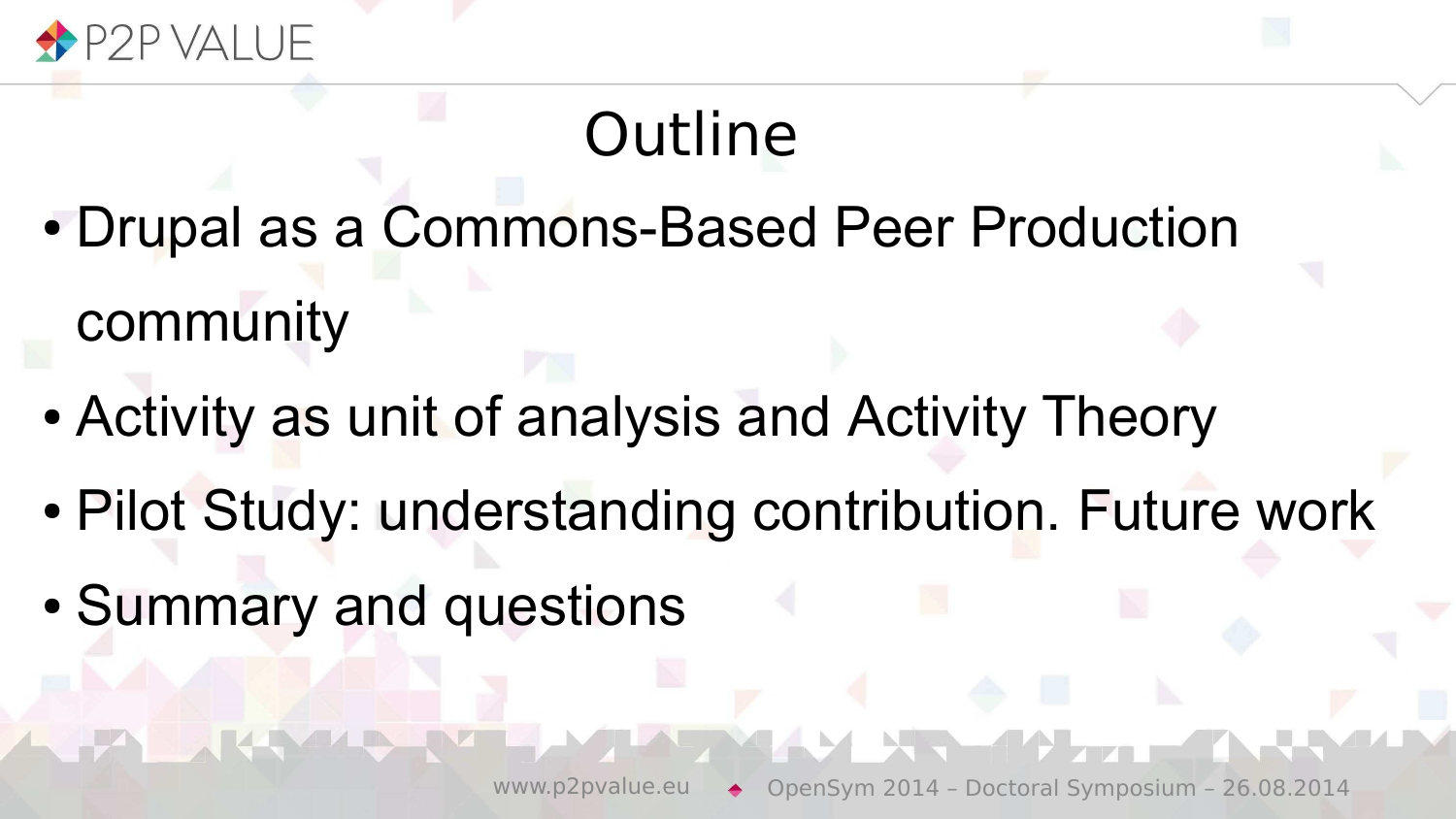

### What is Drupal?

- Free software content management framework
- Very modular: think of it as a "Lego". Dozens of "core modules", +27k contributed modules
- Powering 2% websites worldwide (W3Techs, 2014)
- Employed in complex and high traffic websites: whitehouse.gov, mtv.co.uk, economist.com, etc.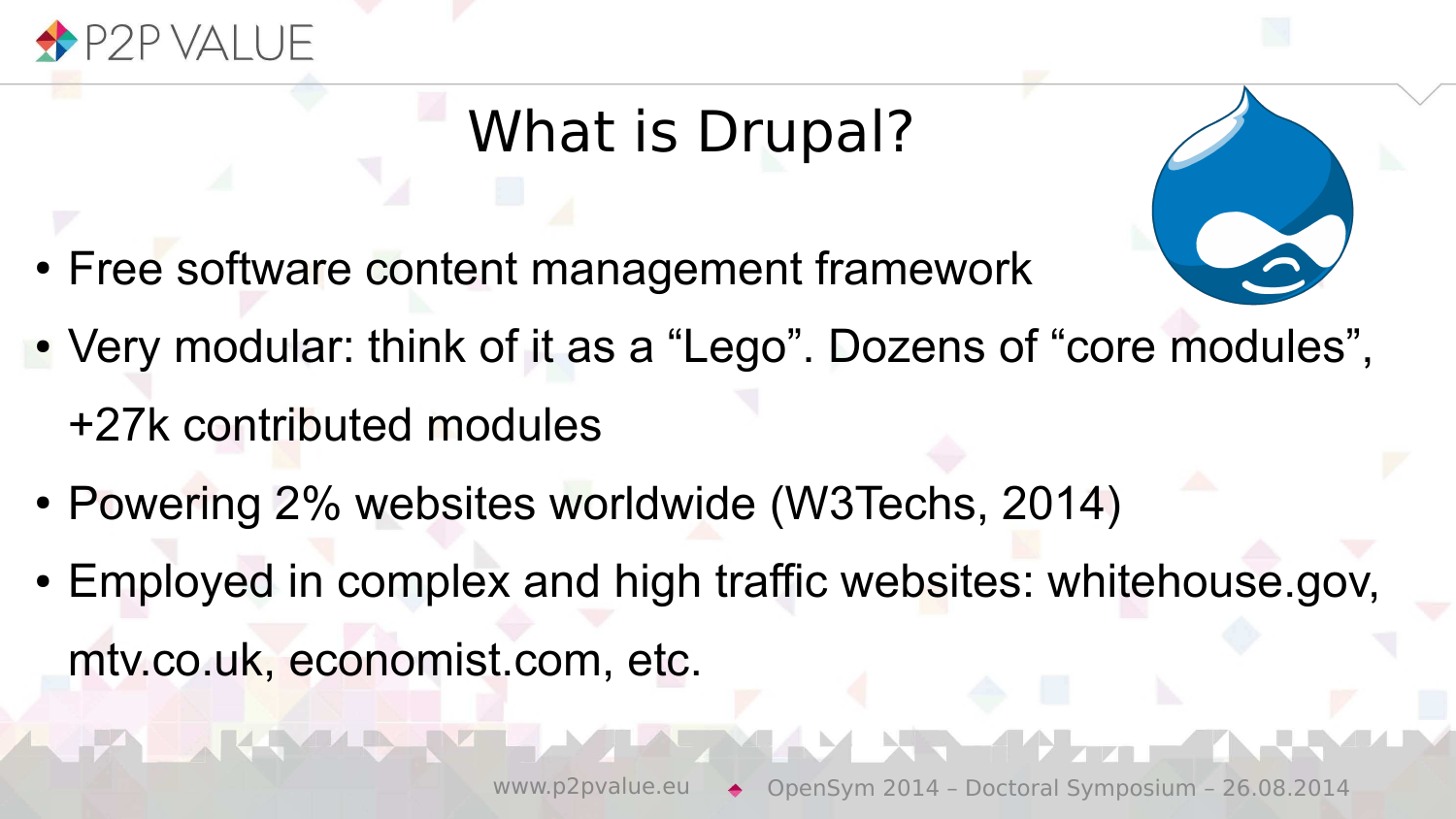

#### What is Drupal?: the Drupal community

- Started as a personal project of a student
- Code released in 2001 under a GPL



- Currently +1M users registered at Drupal.org, +30k code contributors (Drupal.org, 2014a)
- Hundreds of local F2F events, dozens of camps and cons in 4 continents (Drupal.org, 2014b)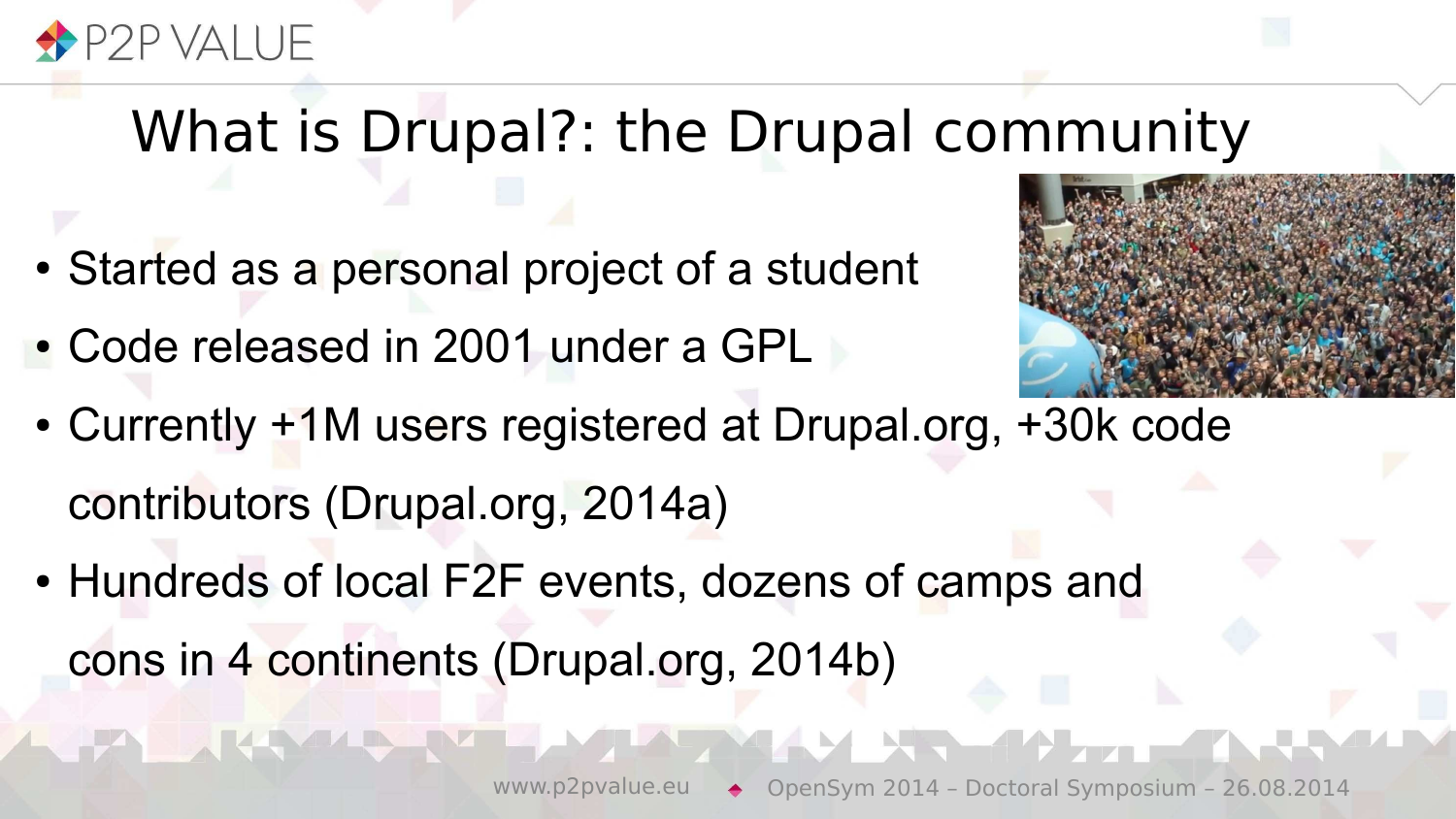

### What are the commons?

- The commons: as a **resource or good shared by a group of people that may be subject to social dilemmas**, such as over-exploitation or free-riding. (Hess & E. Ostrom, 2007)
- Classification of goods according to:
	- **Excludability**: feasible to prevent its access to it
	- **Rivalry**: its use or consumption prevents or affects the consumption by others

|  |                    | Rival                                                                  | Non-Rival                                                                        |
|--|--------------------|------------------------------------------------------------------------|----------------------------------------------------------------------------------|
|  | Excludable         | Private<br>goods. E.g.:<br>bread                                       | Toll goods.<br>E.g.: cable<br>T٧                                                 |
|  | Non-exclud<br>able | Common<br>Pool<br>Resources<br>$E.g.:$ fish<br>taken from<br>the ocean | <b>Public</b><br>goods<br>E.g.:<br>lighthouse,<br><b>Free</b><br><b>Software</b> |

V. Ostrom and E. Ostrom (1999)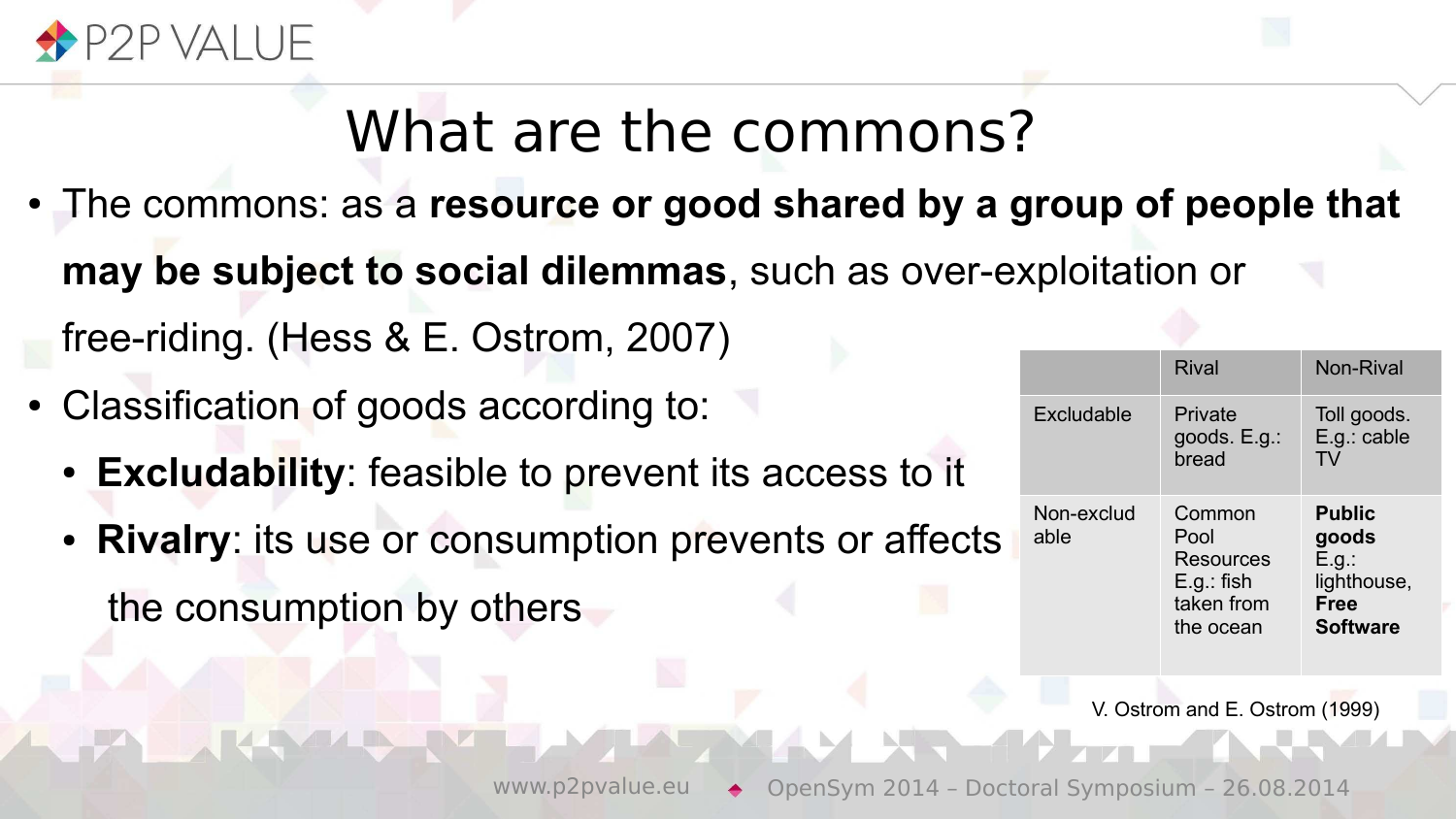

### What are the commons?

- Furthermore, some of these goods are **anti-rival**: the more people use them, the more utility each person receives (e.g.: Free software). Weber (2004)
- One more dimension: the scope of the ownership: "Those goods that belong to **everyone and no one at the same time**, therefore not following the rules of the market" Lafuente et al. (2007)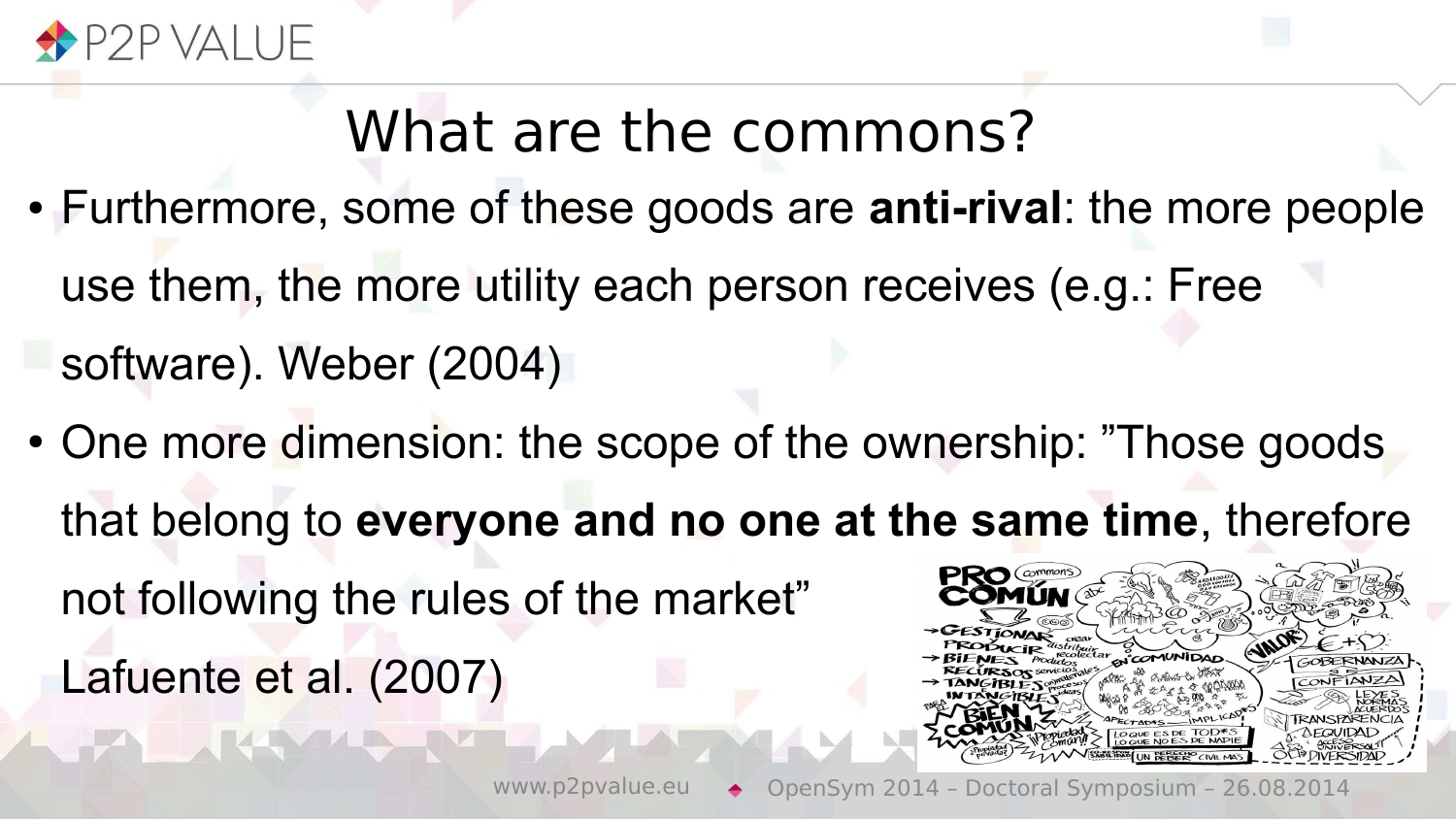

### The Drupal goods as a commons

- **Anti-rival**: its use by a person increases the value for other users
- **Non-excludable**: accessibility is protected as part of the licenses applied for the code, the contents created in the community, etc.
- **Global** : the ownership does not belong to any individual or state, as protected by the licenses chosen (exception: the trademark)

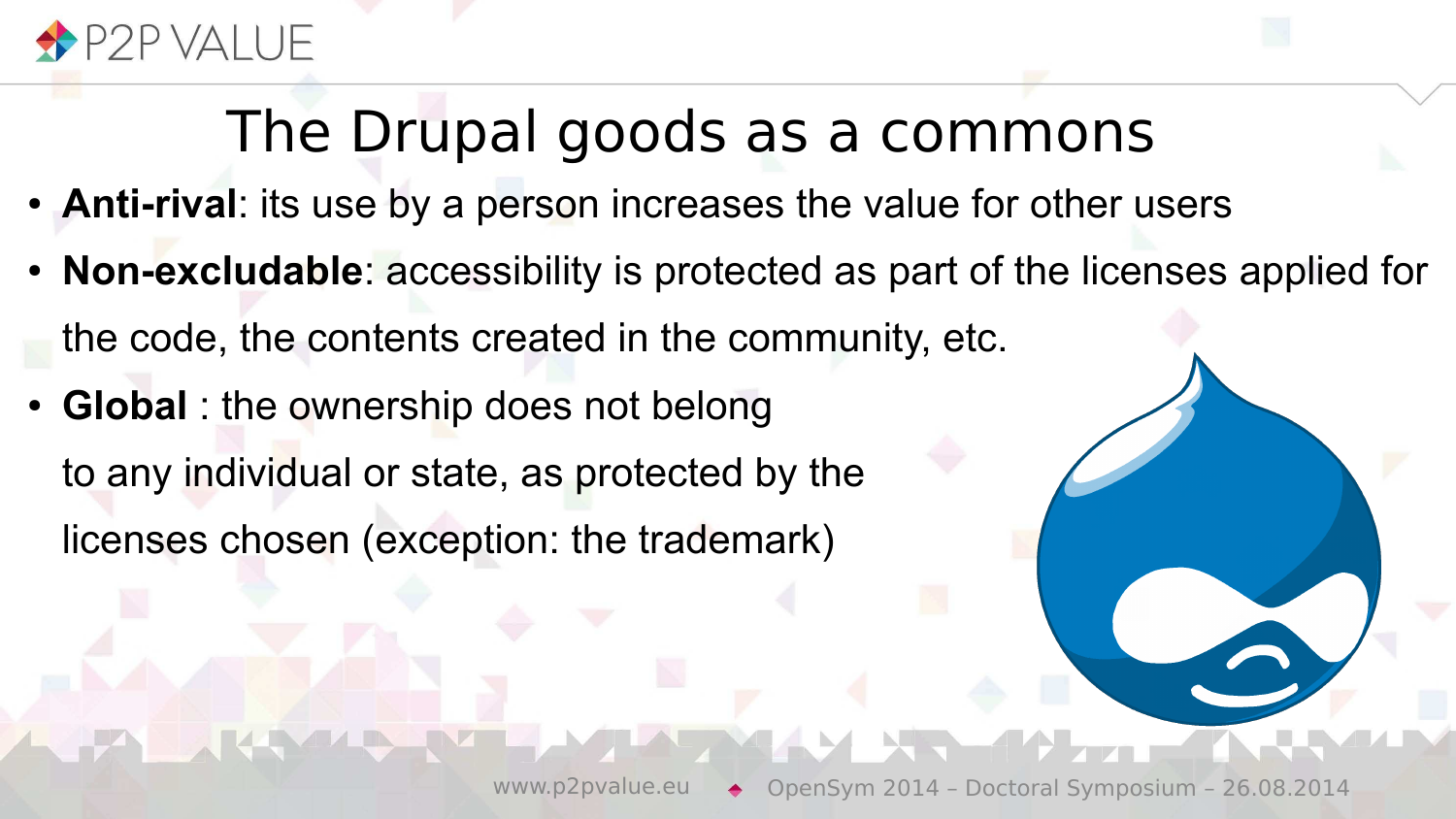

### What is Commons-Based Peer Production?

- A new model of socio-economic production in which groups of loosely connected individuals cooperate with each other to produce meaningful products without a traditional hierarchical organisation (Benkler, 2006)
- Emerging model (see [http://directory.p2pvalue.eu/\)](http://directory.p2pvalue.eu/)

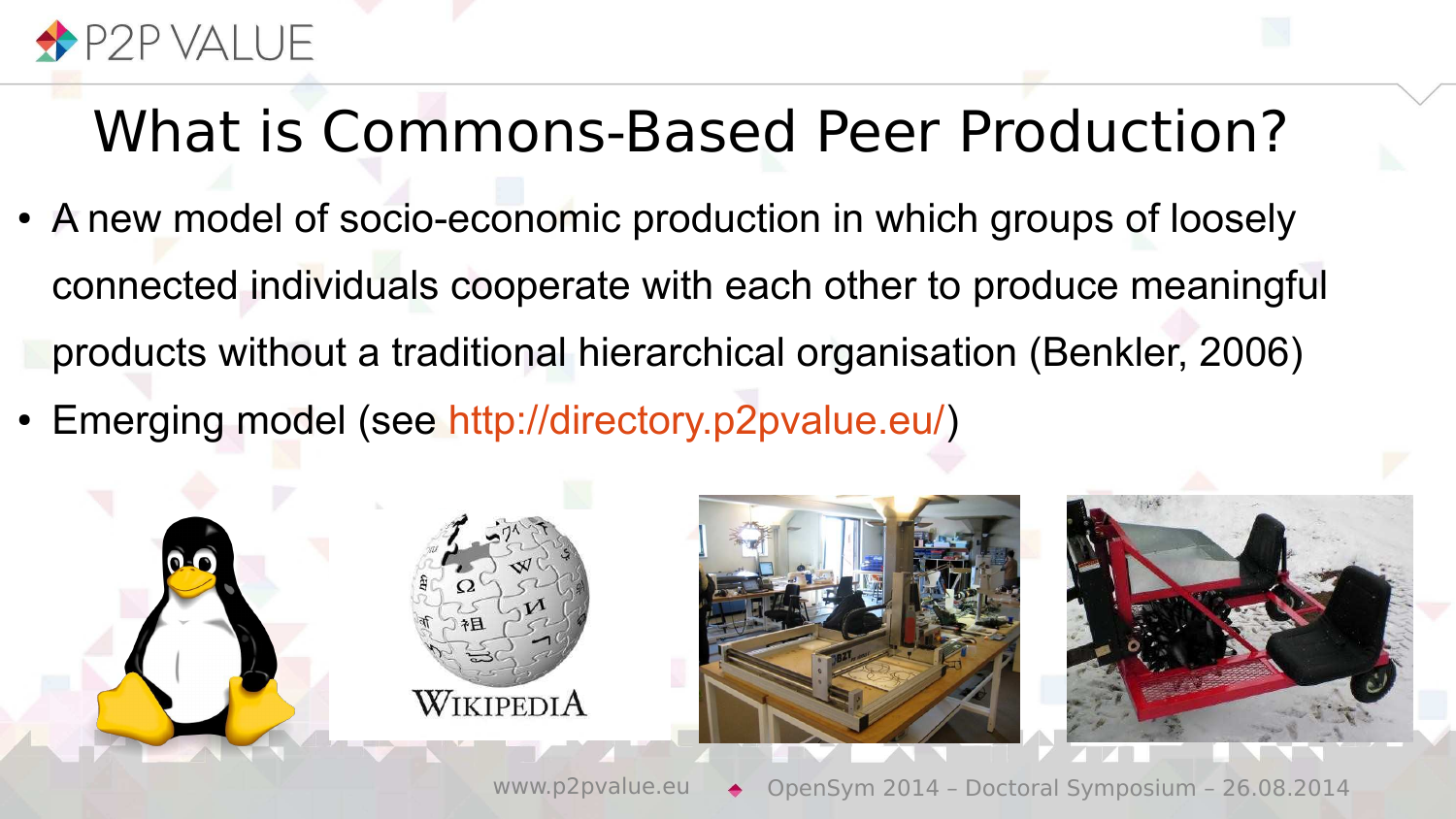

### Drupal as a CBPP community

- Ongoing discussion on the differences between CBPP, Peer Production, the delimitation criteria, etc.
- Drupal as a community whose mode of production is (P2Pvalue, 2014):
	- **Collaborative process**
	- **Peer-based:** different levels of structure depending on the process, but not mainly based on contractual obligations neither forms of coercion
	- **Commons-process**: process driven by the general interest, results in openness of the resources
	- **Favouring reproducibility**: via Free Software/CC licenses, exchange of practices, etc.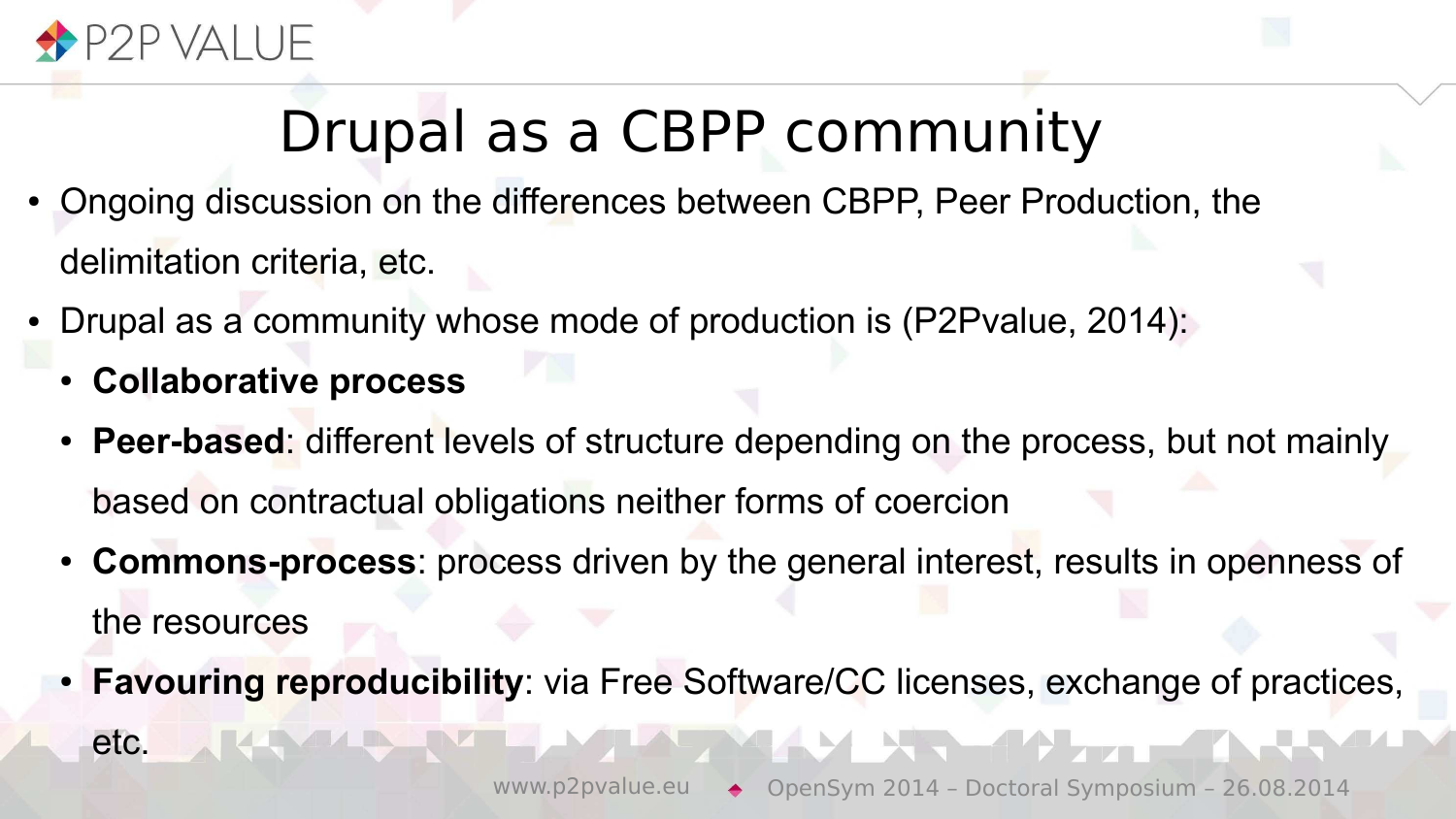

### Contribution activities as unit of analysis

- Previous studies looked either at the individuals or at the whole community (e.g.: motivations to contribute, structure of the community, etc.). Huang, Le & Panchal (2011), Nordin and Meir (2013), Sims, J. P. (2013)
- My approach is to look at activities as unit of analysis (using Activity Theory as a framework), using a virtual ethnographic approach.
- Understand **processes** and **dynamics**
- Implies to understand **deeply** what **contribution** means: pilot study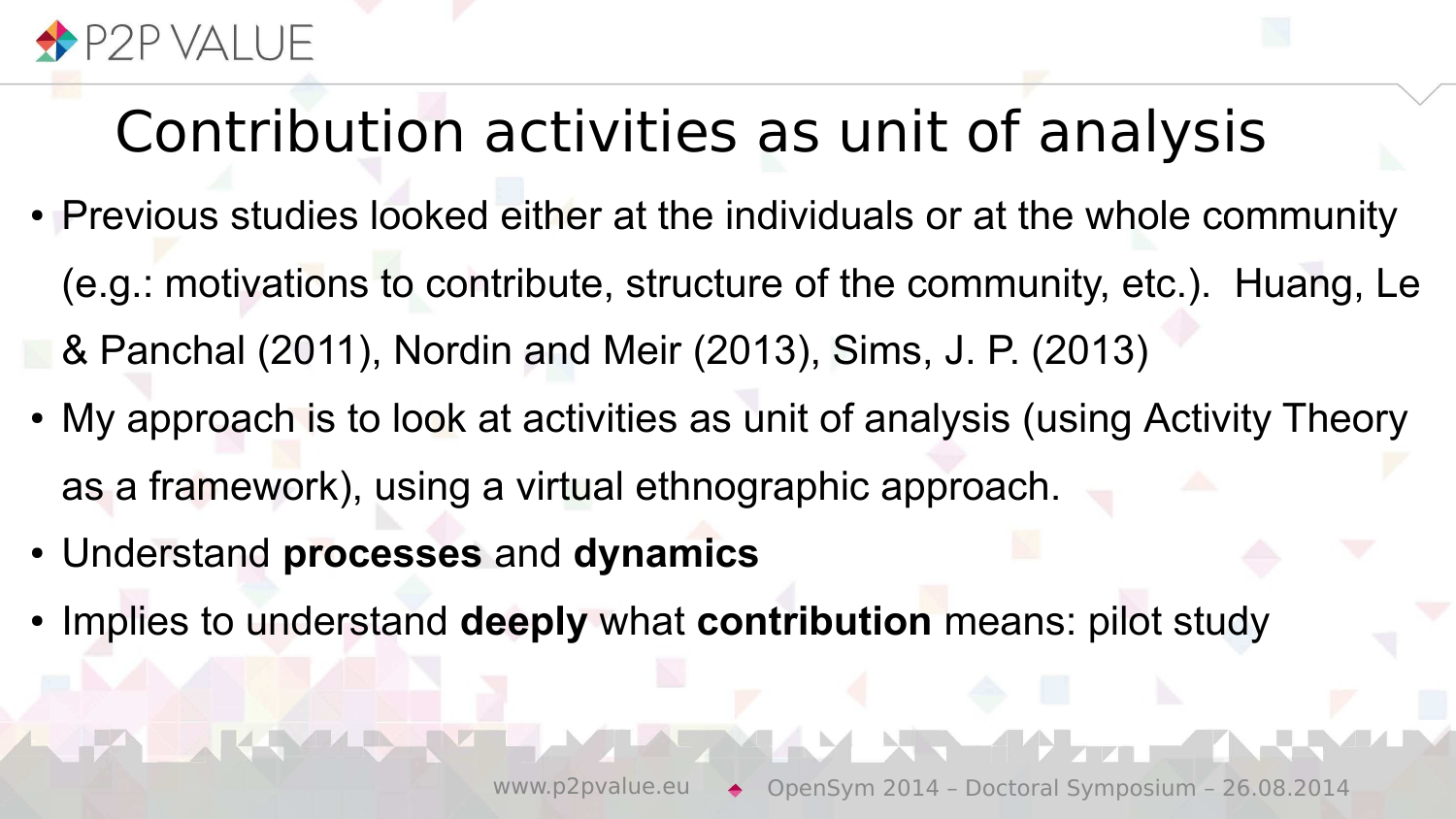

### What is Activity Theory?

- Historical roots in the idea of object-oriented activity and relationship between object and subject (Marx, 1845): subject produces herself by producing the object
- 1st AT generation [1920s]: Soviet Cultural-historical psychology -Vygotsky, Leont'ev,..
- **"Mediated action"**: by collaborating in the development of activities with other humans, meanings, social norms, artifacts, etc. are internalised by the individuals. (Vygotsky, 1979).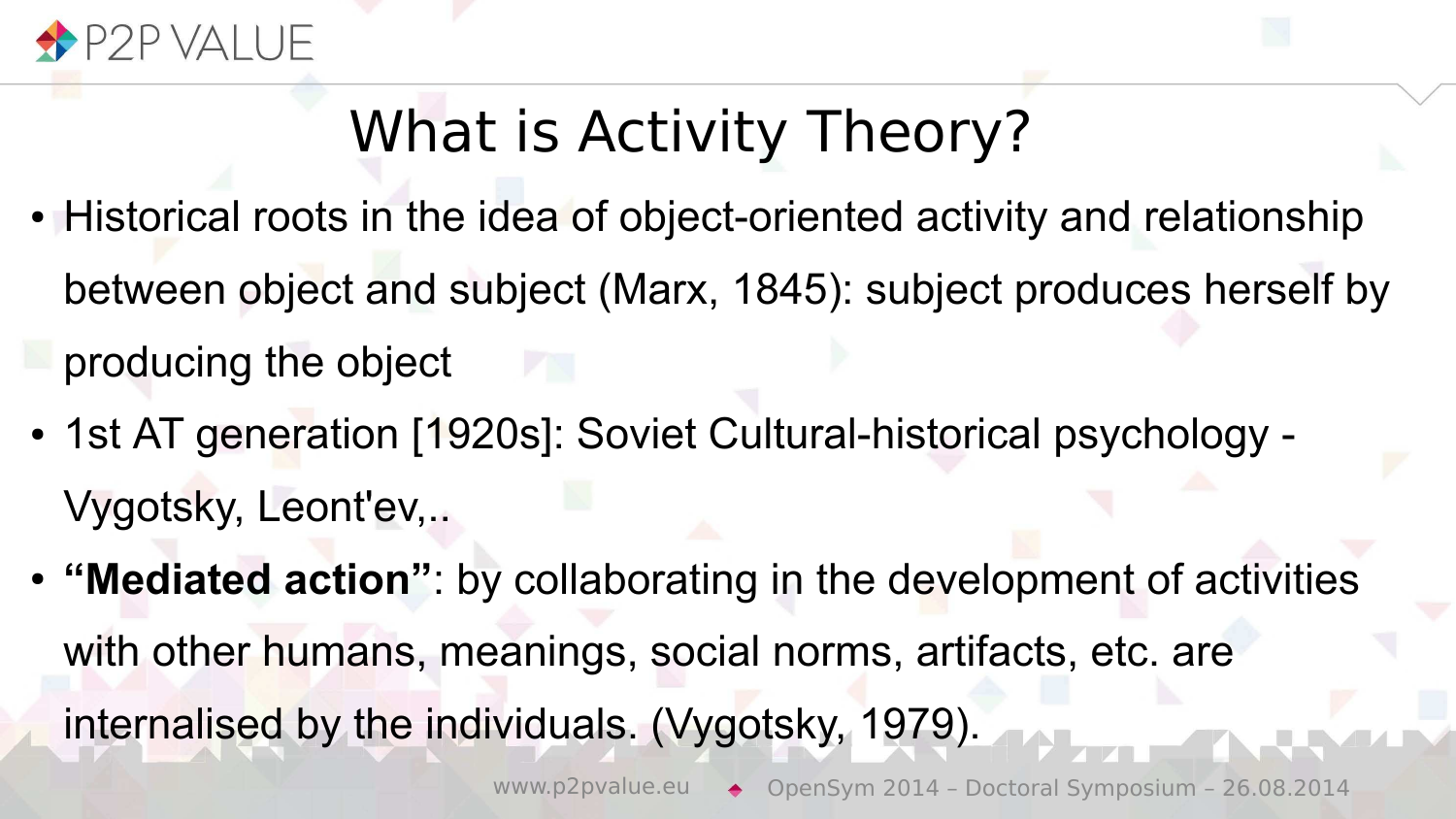

### What is Activity Theory?

- 2nd AT generation [1980s]: Engeström and the AT Scandinavian school
	- Human activity system as unit of analysis: dynamic, culturally-mediated, specific to human-beings, analysable in its context. (Engeström, 1987).
	- Extends Leont'ev's model: adding the rules that regulate the activity, community sharing the interest and the division of labour. (Engeström, 1987).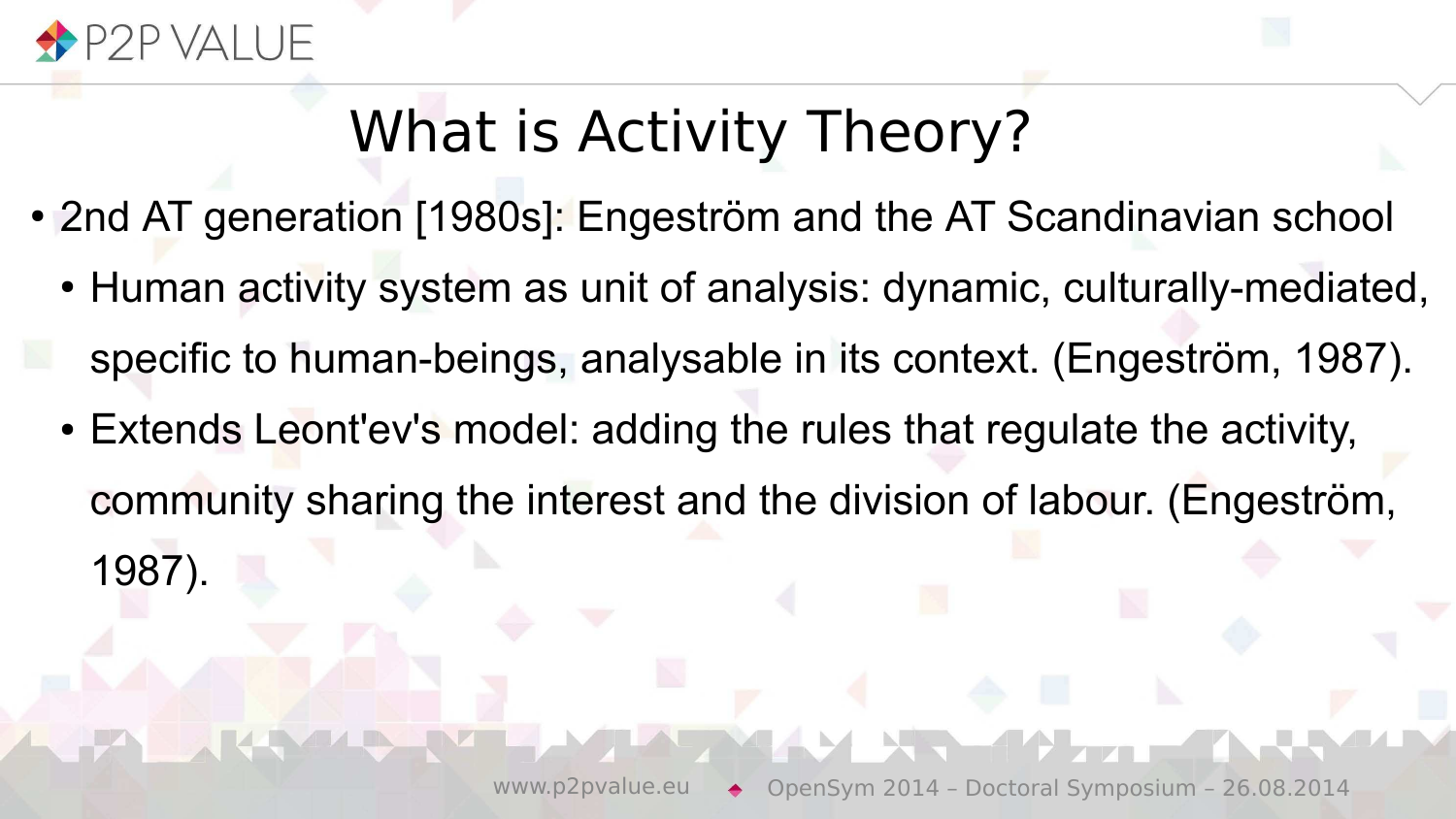

## What is Activity Theory?

- **Subject**: the actors that performed the activity and who are subjected to the internalisation process.
- **Instruments, mediating artifacts**: the tools employed by the actors in the system. Influence on actors, structure and change
- Object: the element to which activity is directed towards. Transformed as the activity progresses, possesses social and cultural properties.
- **Rules**: they are the explicit and implicit rules which regulate the activity in the system.
- **Community:** they are all the actors involved in the system.
- **Division of labour**: it represents the distribution of processes between the actors of the system.

Subject

Object

**Community** 

Division of labou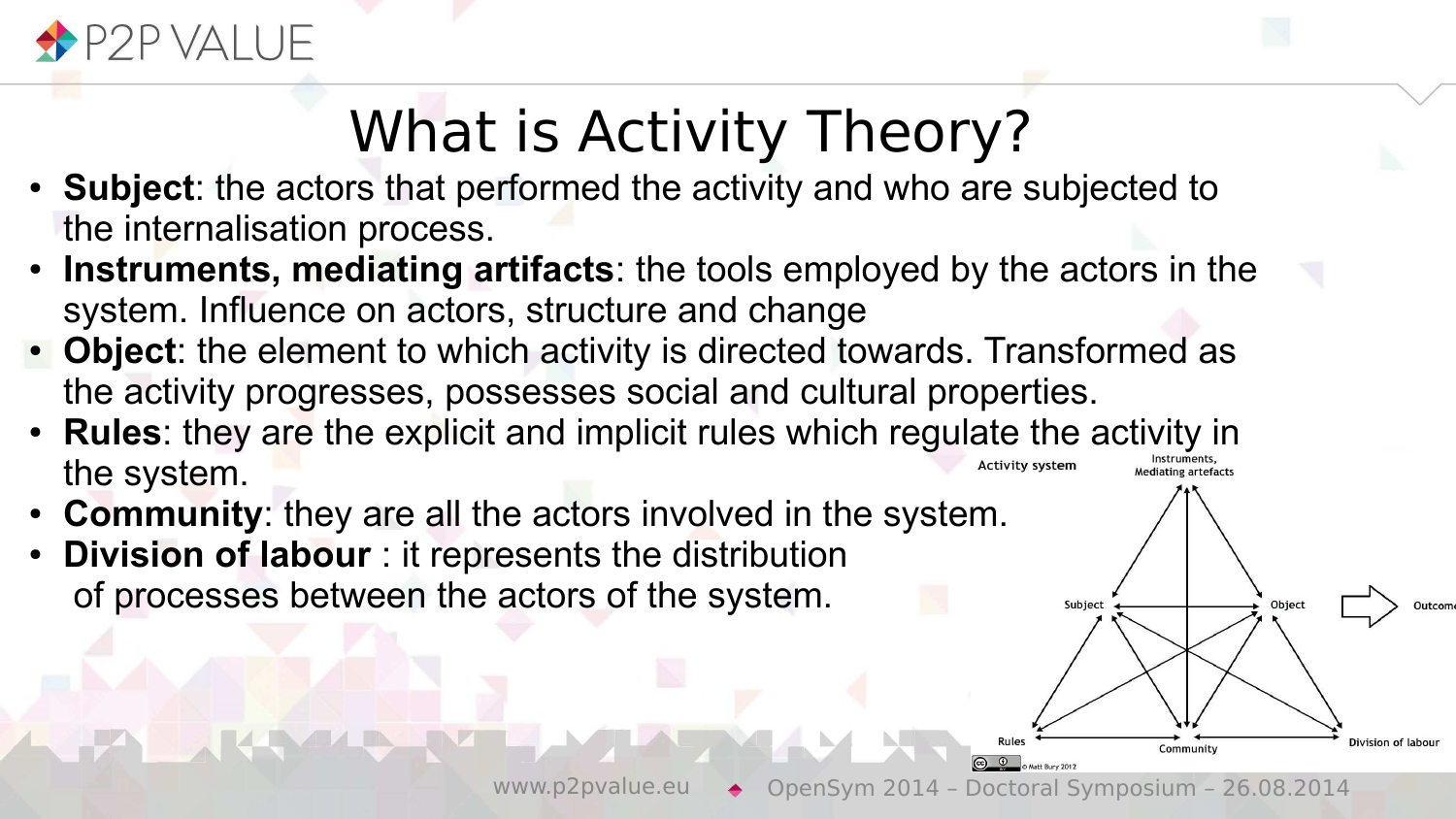

### Dev. Of contrib modules under AT lenses



www.p2pvalue.eu → OpenSym 2014 – Doctoral Symposium – 26.08.2014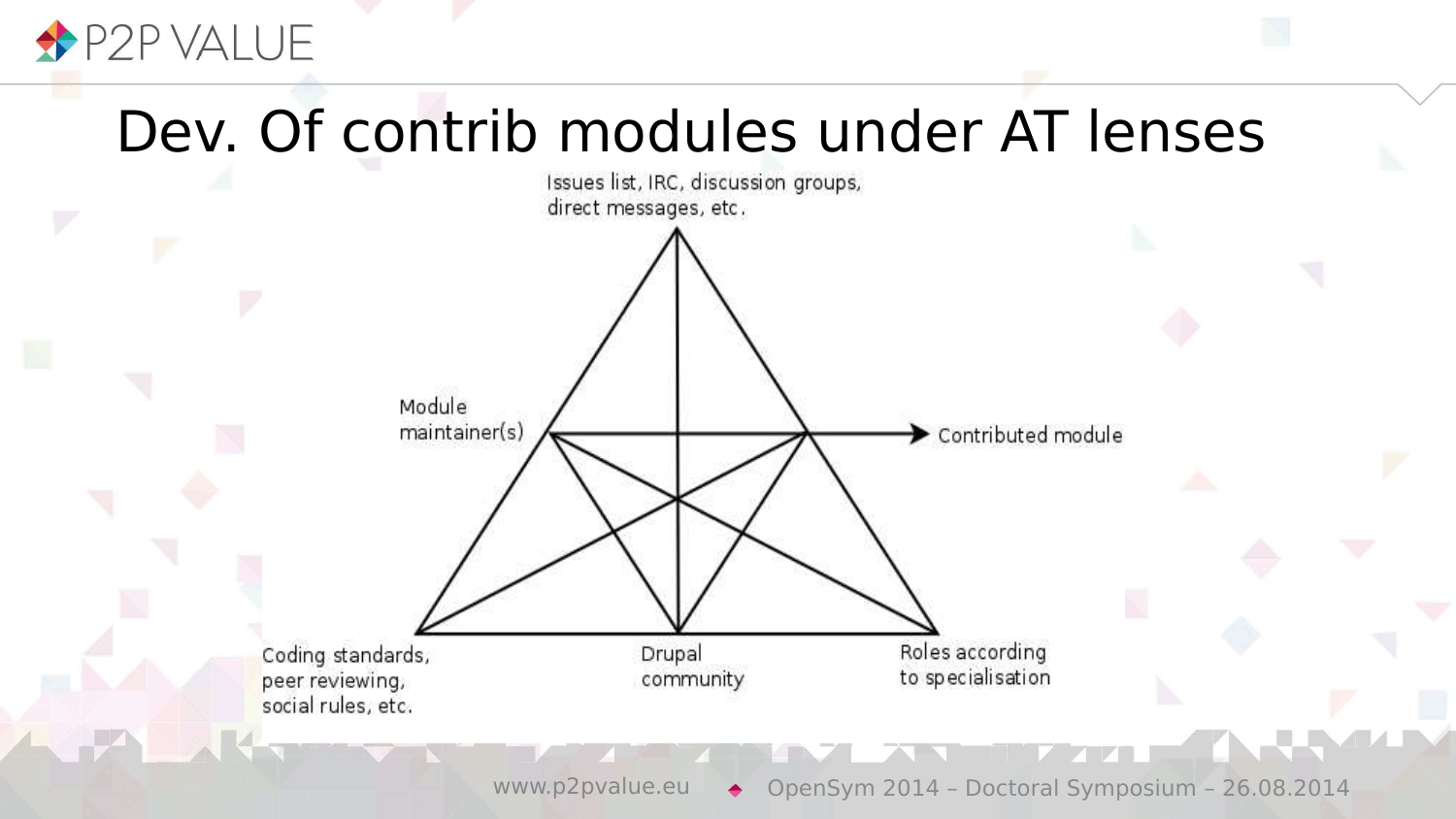

### Pilot study: understanding contribution

- Pilot study (ongoing) identify what activities are perceived as contributions and some of its outcomes (for further exploration)
- What activities are perceived as contributions? Do the "official" meanings match the perceptions of the members of the community? Do perceptions vary according to degree of experience? And the role/specialty?
- Virtual ethnographic perspective (Hine, 2000): study of online communities and its culture. **Online** and **offline**. **Qualitative**. **Inductive** approach.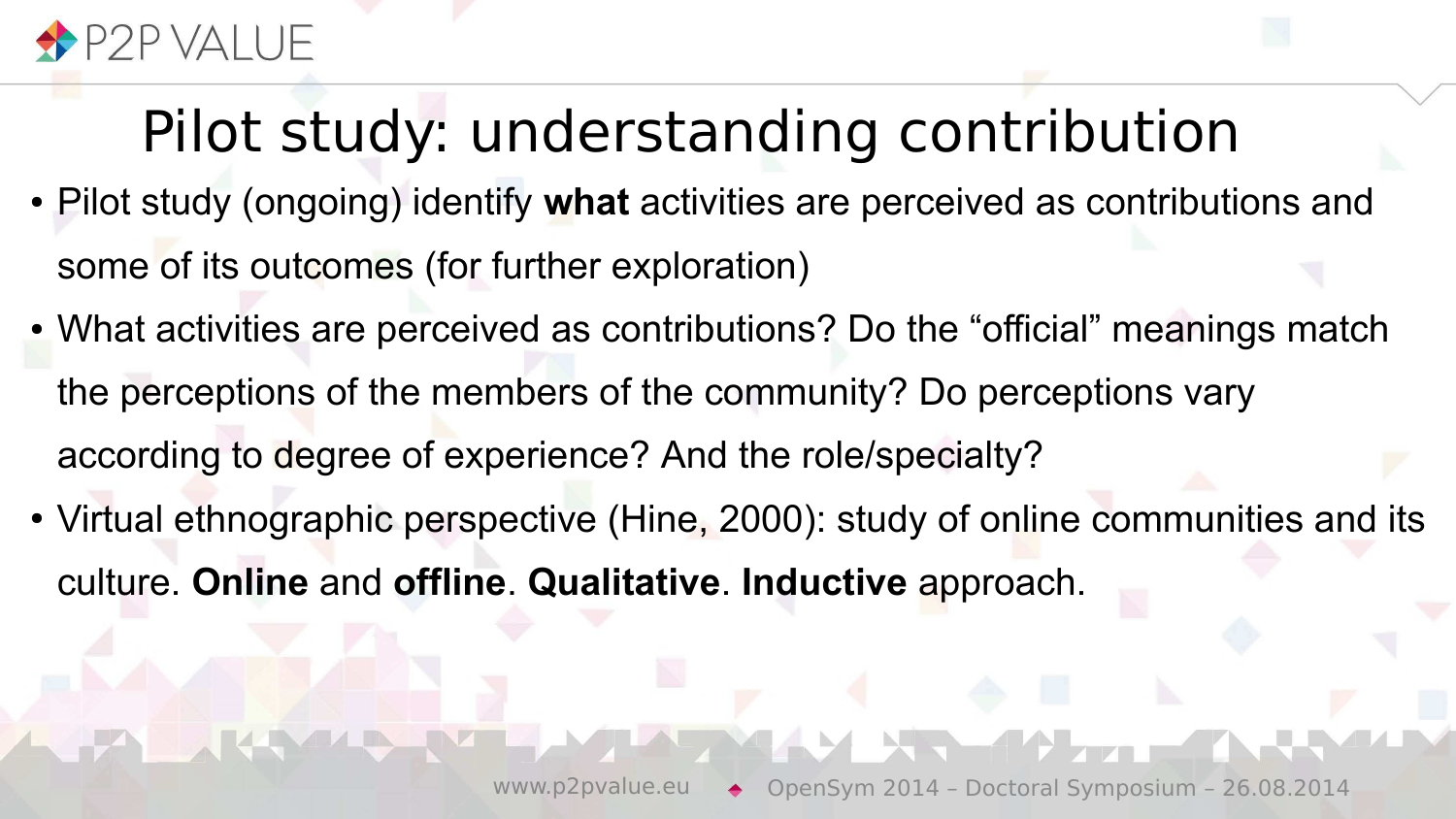

#### Pilot study: methods and data outcomes

- Methods:
	- Participant-observation: online and offline (local, national, international events). *Full-field notes*
	- Qualitative semi-structured interviews: Drupal community members, following a strategic sampling. *Transcriptions*.
	- Documentary research: selection and pre-coding of materials from Drupal Planet (+5k links), including *blog posts, podcasts, videos*, etc.
- Data analysis: Qualitative content analysis, using CAQDAS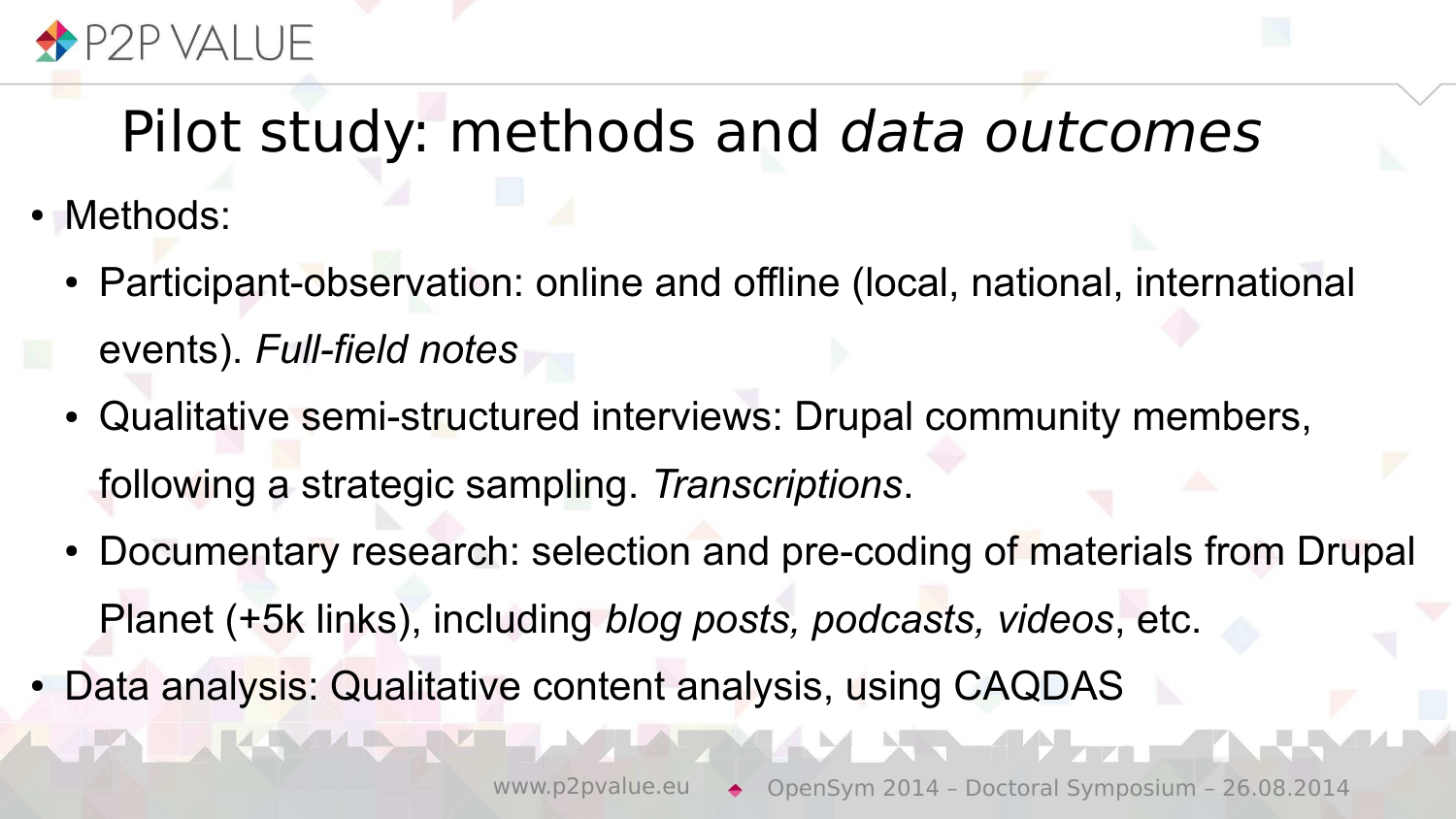

### Pilot study: preliminary insights

- Contribution beyond source code, in a code-centric community. Nordin and Meir (2013), Sims (2013), Zilouchian, Bongen and Twidale (2011)
- Role of affective labour (Hardt, 1999) as outcomes of some of the activities: immaterial labour in human interaction that creates or modifies emotional experiences. Produces satisfaction, passion, sense of community, etc.
- The lifeblood of the commons (Bollier, 2014)
- Unevenly represented in the main platform of collaboration?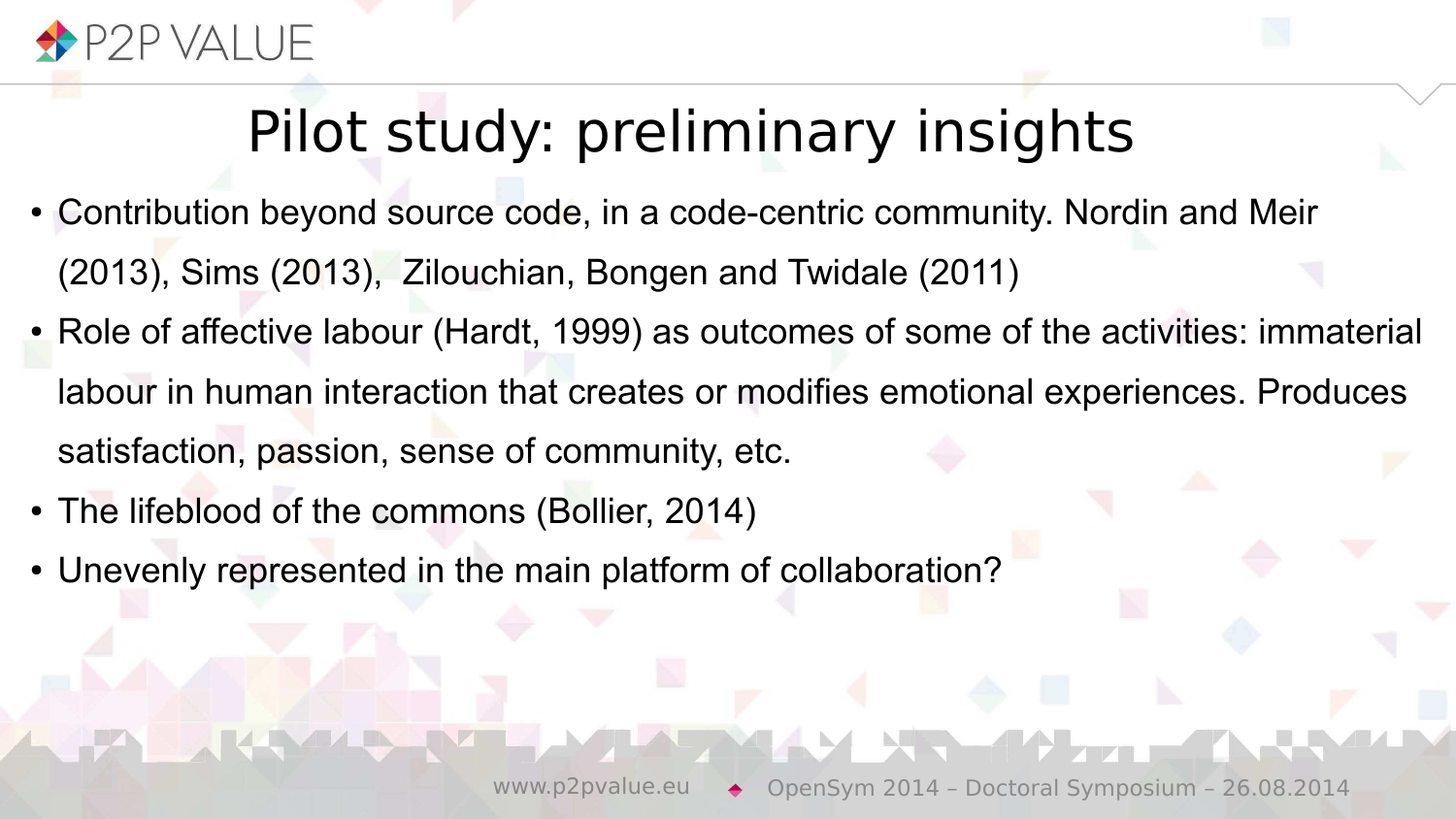

### Future work

• Select and deeply study some of the activities identified in the pilot study (preliminary proposal)

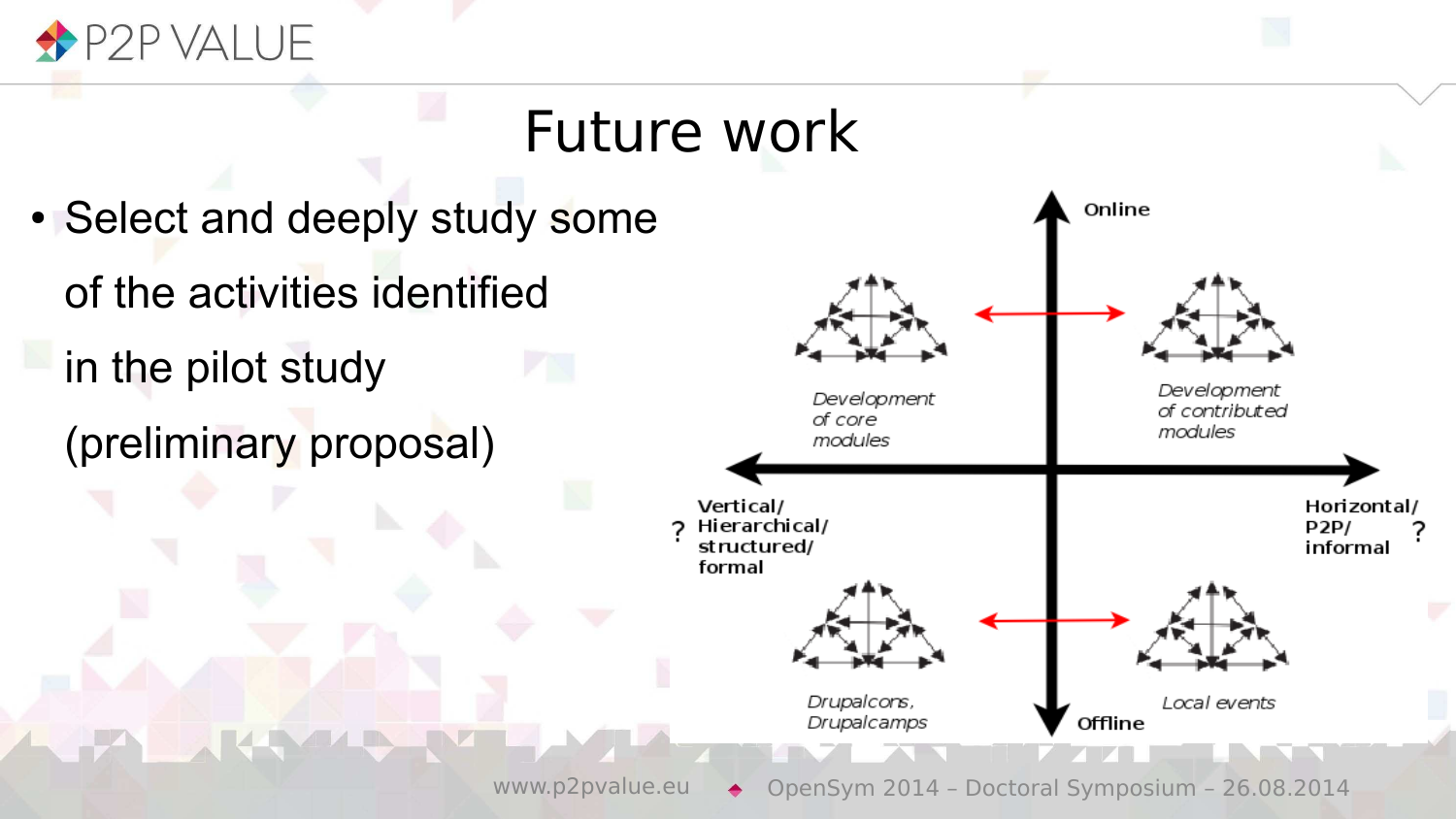

### Summary

- Drupal community (diverse, complex, etc.) as a case study of CBPP, to study processes and dynamics
- AT as lenses, using a virtual ethnographic approach
- Preliminary insights of the pilot study and thoughts on possible future work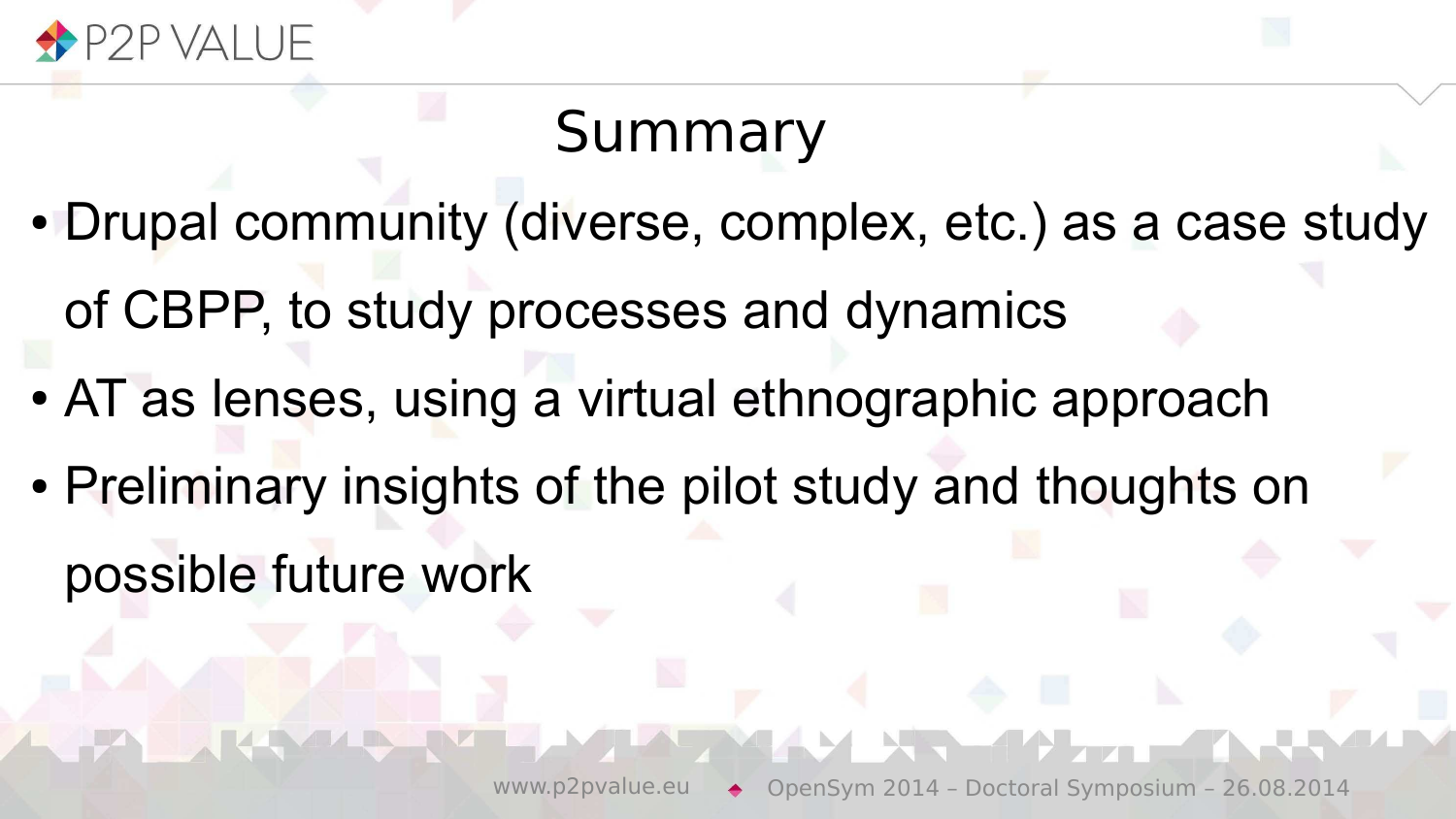

### References

- W3Techs (2014). Usage of content management systems for websites. [http://w3techs.com/technologies/overview/content\\_management/all](http://w3techs.com/technologies/overview/content_management/all)
- Drupal.org (2014a). <https://www.drupal.org/>
- Drupal.org (2014b). Drupal upcoming events. <https://groups.drupal.org/events>
- Huang, Le & Panchal. (2011). Analysis of the structure and evolution of an open-source community.
- Nordin and Meir (2013). Drupal community Pilot Survey. <http://tzk-design.com/drupal-community-pilot-survey>
- Sims, J. P. (2013). Interactive engagement with an open source community : a study of the relationships between organizations and an open source.
- Gevaber, G. C. & Spangenberg, G. A. (1776). Corpvs ivris civilis, 19–20. Retrieved from <http://books.google.co.uk/books?id=Ll5EAAAAcAAJ&pg=PA19>
- Ostrom, V. & Ostrom, E. (1999). Public goods and public choices. In Polycentricity and local public economies. readings from the workshop in political theory and policy analysis (pp. 75–105). Ed. Michael McGinnis, Ann Arbor.-University of Michigan Press.
- Hess, C. & Ostrom, E. (2007). Introduction: an overview of the knowledge commons.
- Hardin, G. (1968). The tragedy of the commons. New York.
- Weber, S. (2004). The success of open source. Cambridge Univ Press.
- Lafuente, A. et al. (2007). Los cuatro entornos del procomún.
- Benkler, Y. (2006). The wealth of networks: how social production transforms markets and freedom. Yale University Press.
- P2Pvalue (2014). Report criteria of delimitation and typification common-based peer production (Version February 26 2014). Ongoing work. **NET ALAMA**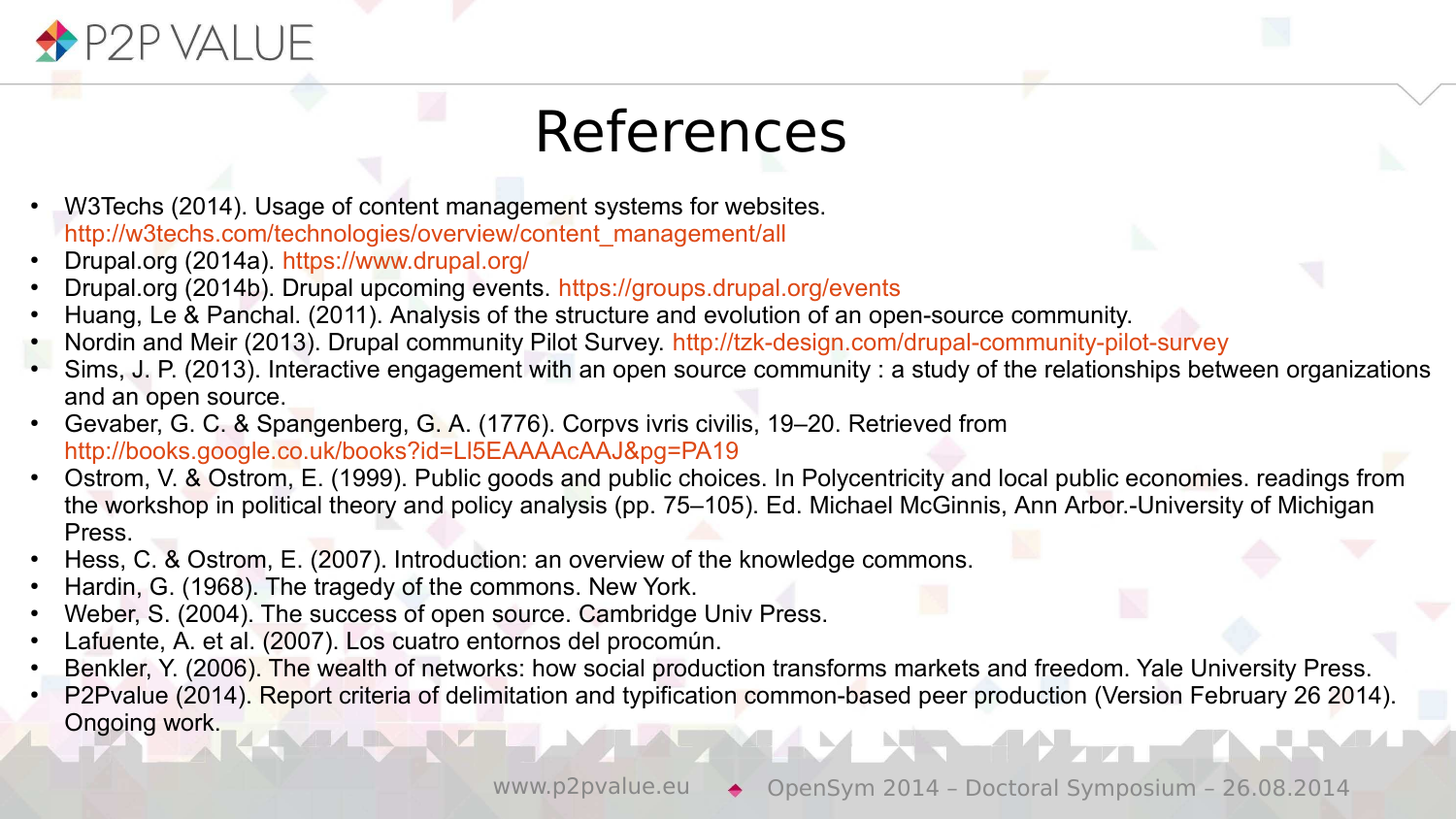

#### References

- Marx, K. (1845). Theses on feuerbach. The Marx-Engels Reader, 2, 143–45
- Vygotsky, L. (1978). Mind in society. the development of higher psychological processes.
- Engeström, Y. (1987). Learning by expanding. an activity-theoretical approach to developmental research.
- Engeström, Y. (2009). The future of activity theory: a rough draft. Learning and expanding with activity theory, 303–328.
- C. Hine. Virtual ethnography. Sage, 2000.
- Hardt, M. (1999). Affective labor. Boundary 2, 26 (2), 89–100.
- Bollier, D. (2014). Affective Labor as the Lifeblood of a Commons. Retrieved from <http://www.bollier.org/blog/affective-labor-lifeblood-commons>
- Zilouchian, R., Bongen, K. & Twidale, M. (2011). Open source interface politics : identity , acceptance , trust , and lobbying. ACM.
- Images:
	- <http://www.opensym.org/wp-content/uploads/2014/02/cropped-largebanner.16000.02.png>
	- [https://www.drupal.org/files/druplicon.large\\_.png](https://www.drupal.org/files/druplicon.large_.png)
	- <http://www.siftdigital.co.uk/sites/default/files/drupal-community.png>
	- [http://www.colaborabora.org/wp-content/uploads/sites/7/2011/10/CBB\\_diapoPROCOMUN1.jpg](http://www.colaborabora.org/wp-content/uploads/sites/7/2011/10/CBB_diapoPROCOMUN1.jpg)
	- <http://upload.wikimedia.org/wikipedia/commons/a/af/Tux.png>
	- <http://upload.wikimedia.org/wikipedia/commons/5/53/Wikipedia-logo-en-big.png>
	- [http://upload.wikimedia.org/wikipedia/commons/d/d7/Amsterdam\\_Fab\\_Lab\\_at\\_The\\_Waag\\_Society.JPG](http://upload.wikimedia.org/wikipedia/commons/d/d7/Amsterdam_Fab_Lab_at_The_Waag_Society.JPG)
	- [http://farmhack.net/sites/default/files/The%20Garlic%20Master%20001\\_0.JPG](http://farmhack.net/sites/default/files/The%20Garlic%20Master%20001_0.JPG)
	- [http://en.wikipedia.org/wiki/Activity\\_theory#mediaviewer/File:Activity\\_system.png](http://en.wikipedia.org/wiki/Activity_theory#mediaviewer/File:Activity_system.png)